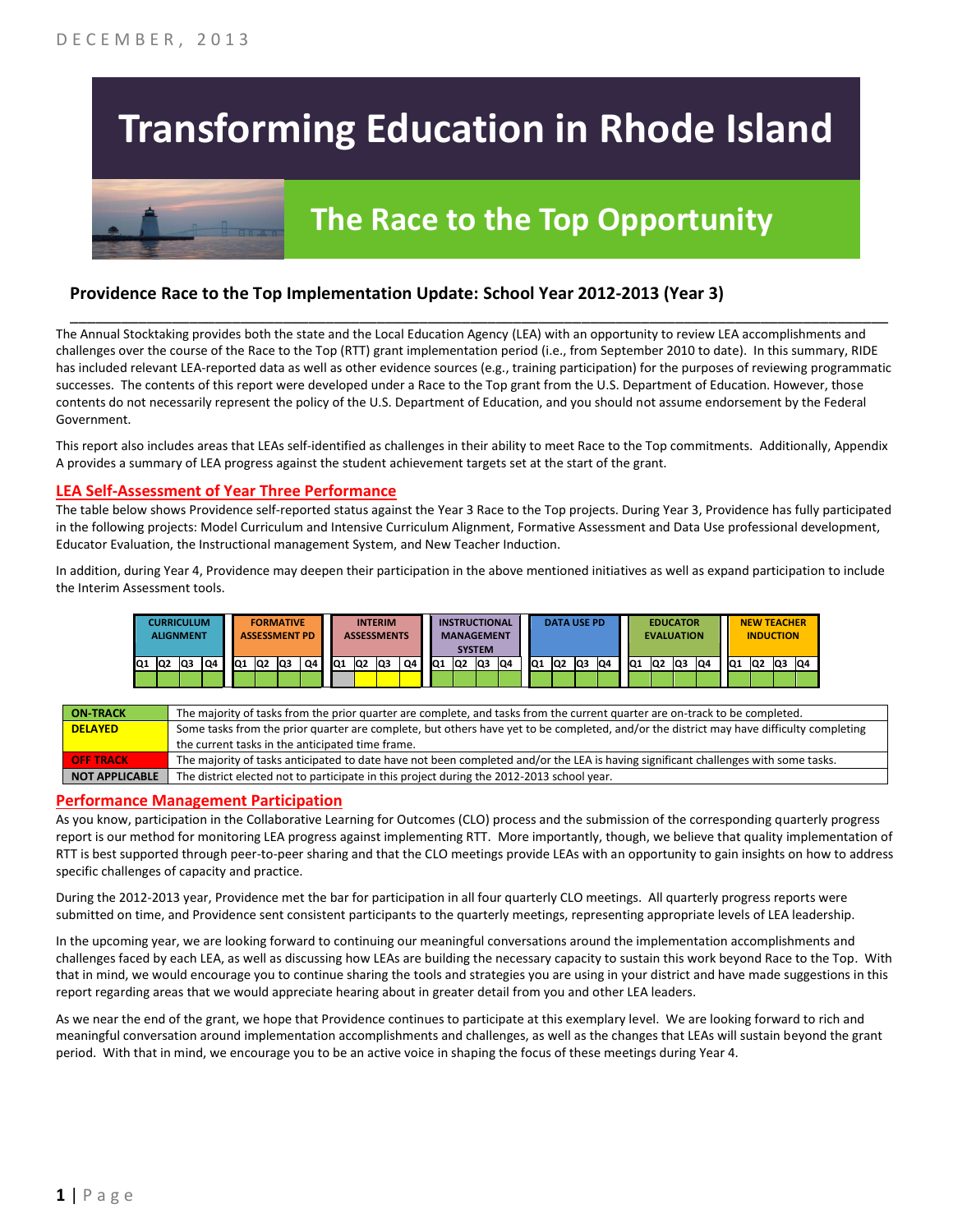#### **System of Support 1: Standards and Curriculum**

Based on the quarterly progress reports submitted by Providence, as well as participation in additional applicable activities through the end of the 2012-2013 school year, we have assessed the district as 'on track (green),' 'delayed (yellow),' 'off track/at risk (red)', or 'not applicable (grey) on each of the Year 3 System of Support 1 scope of work tasks for Race to the Top. This assessment is reflected in the table below. Please note that further description of these statuses can be found on page one of this report.

RIDE would like to commend Providence on its efforts to expand and deepen educator and administrator knowledge of the Common Core State Standards (CCSS). In its progress reports, Providence noted that during summer 2012 and into the start of the 2012-2013 school year, teachers in grades two through seven attended Study of the Standards trainings for mathematics and English Language Arts(ELA). Additionally, K-12 teachers attended a two-hour professional development session on the major instructional shifts required for ELA. During the same time period, social studies teachers attended the shifts required by Common Core: Using Facing History and Ourselves PD sessions. Continued professional development opportunities were offered throughout the year to address standards being delivered throughout the year. Teacher leaders and content experts were also afforded time to work with teachers using the Mathematics Curriculum Frameworks during common planning time. In Providence elementary schools, reading coaches and administrators worked to develop teacher understanding of the standards in relation to the Reading Street and Step Up To Writing resources. In the secondary schools, teacher leaders worked on model classrooms.

Providence has made significant progress against implementing a guaranteed and viable curriculum aligned to the new Common Core State Standards. The district continued the implementation of new Mathematics Curriculum Frameworks aligned to the CCSS and the PARCC frameworks. During the 2012-2013 school year, the frameworks were rolled out to grades 2, 3, 6, and 7. The district also updated the curriculum frameworks for grades K, 1, 2, and 8 along with Algebra 1, Geometry, Algebra 2 and Calculus, which had been rolled out during school year 2011- 2012. In the 2013-2014 school year, grades 4 and 5 will be introduced to follow the mathematics progressions. In ELA, the K-12 curriculum was already aligned to the CCSS. During 2012-2013, Providence revised the curriculum for grades 3-12 to account for gaps identified in the prior school year.

We commend Providence on their work in this area, and are happy to hear that Providence has found access to expertise in other district's valuable. We look forward to hearing about additional opportunities that Providence has created for further collaboration within their district and across the southern districts.

| Intensive Curriculum Alignment and Model Curriculum Development                                                                                                                                                                                           |                | Year 3:SY12-13                          |                                         |                |  |  |
|-----------------------------------------------------------------------------------------------------------------------------------------------------------------------------------------------------------------------------------------------------------|----------------|-----------------------------------------|-----------------------------------------|----------------|--|--|
|                                                                                                                                                                                                                                                           | Q <sub>1</sub> | Q <sub>2</sub>                          | Q <sub>3</sub>                          | Q <sub>4</sub> |  |  |
| Develop and communicate a multi-year Transition Plan for the Common Core State Standards implementation, including clear<br>expectations for school level transition benchmarks and a plan for developing a curriculum aligned to the CCSS in grades K-12 |                | needed                                  | Modify as Modify as Modify as<br>needed | needed         |  |  |
| Identify opportunities for educators to work collaboratively to deepen understanding of CCSS (e.g. Common Planning Time, grade<br>level team, department meetings, faculty meetings)                                                                      |                | Modify as Modify as Modify as<br>needed | needed                                  | needed         |  |  |
| Create implementation plan, including the identification of aligned resources, to support roll out of new curricula                                                                                                                                       |                | needed                                  | Modify as Modify as Modify as<br>needed | needed         |  |  |
| Develop curriculum aligned to the Common Core State Standards, including participation in Dana Center curriculum writing and<br>leadership sessions (if applicable)                                                                                       |                | X                                       | $\boldsymbol{\mathsf{x}}$               | x              |  |  |

*\*Please note: the 'x' in the above table represents the anticipated completion timeline set by RIDE, not when the district completed the task. Additionally, for further clarification on the criteria used to select each status, consult the description on page one of this report.*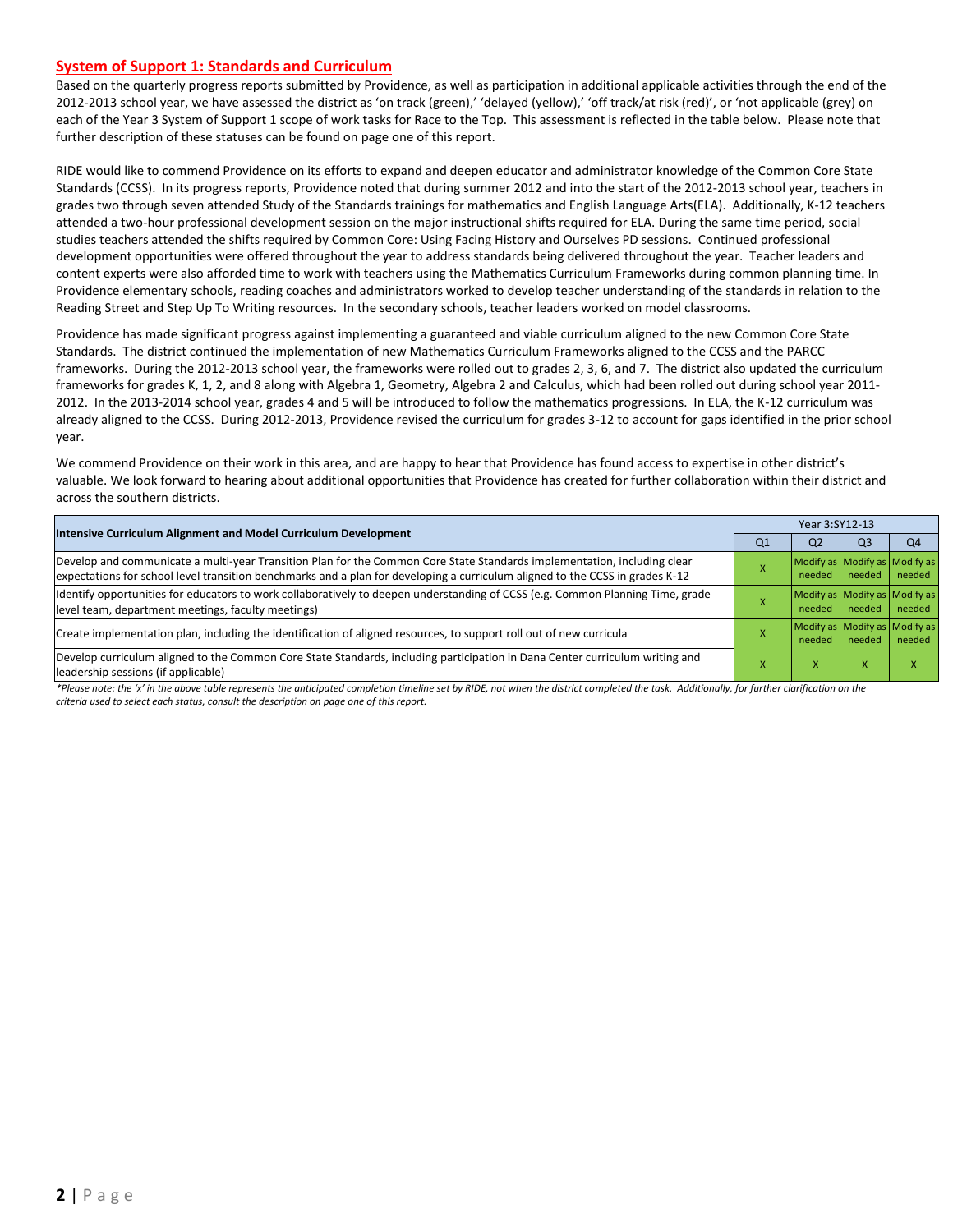#### **System of Support 2: Instructional Improvement Systems**

During the 2012-2013 school year, Providence chose to implement three of the four Race to the Top projects in System of Support 2. Based on the quarterly progress reports submitted by Providence, as well as participation in additional applicable activities through the end of the 2012-2013 school year, we have assessed the district on each of the Year 3 scope of work tasks for those applicable projects.

In addition to configuring the Instructional Management System (IMS) to provide educator access to both Interim Assessments and the Formative Assessment PD modules, Providence schools were encouraged to participate in the Formative Assessment PD modules during the 2012-2013 school year. While participation was limited due to technical challenges, Providence noted in their quarterly progress update report that they will once again encourage teachers to participate in the modules and communities of practice during SY13-14. PPSD curriculum was also loaded into the IMS, and Providence 'super-trainers' were trained by the IMS vendor. At the conclusion of the school year, Providence had made good progress in getting their teachers to validate their single sign-on accounts, a necessary pre-step to utilizing the IMS platform. Additionally, the district provided all teachers with the opportunity to participate in IMS end-user training provided by building-based technology support teachers.

Staff from Providence attended the Interim Assessment fixed-form and test construction tool trainings for informational purposes. While the district opted not to implement the fixed-form assessments, they intended to use the Test Construction Tool to build out end of quarter exams for grades 3-8 in ELA and mathematics. As of the end of the year, Providence had yet to engage in the Test Construction Tool due to functionality issues with the system. RIDE anticipates that, once the test construction and reporting are fully operational, Providence will use the system at a scale and scope that makes sense for their students and district.

During the 2012-2013 school year, three schools from Providence participated in the Data Use professional development series. The Principals from Carl Lauro, Gilbert Stuart, and Alvarez selected school data leadership team members that were able to sustain the work at the building and classroom level beyond the implementation period. As noted in the QPU reports, the district's intention was that the protocols and processes from the training would become the standard mechanism for gathering and disseminating data throughout the school year.

In the upcoming CLO sessions, we look forward to hearing about the Providence's plans for expanding the data use protocols, as well as supporting deeper engagement in initiatives implemented during the 2012-2013 school year.

| Interim Assessments (accessed via the Instructional Management System)                                                                                                                  | Year 3:SY12-13    |                        |                                   |    |  |  |
|-----------------------------------------------------------------------------------------------------------------------------------------------------------------------------------------|-------------------|------------------------|-----------------------------------|----|--|--|
|                                                                                                                                                                                         | Q <sub>1</sub>    | Q <sub>2</sub>         | Q3                                | Q4 |  |  |
| Develop protocols or expectations regarding the use of interim assessment to inform instruction including timelines for<br>administration and process for scoring and reporting results |                   |                        |                                   |    |  |  |
| Send LEA-determined facilitators to RIDE provided training on both the Fixed-Form assessment tool and the test-building tool                                                            | <b>Fixed Form</b> | Test<br><b>Builder</b> |                                   |    |  |  |
| Train of educators in the LEA on the administration and use of interim assessments utilizing RIDE-trained facilitators                                                                  |                   | X                      |                                   |    |  |  |
| Administration of Interim Assessments in selected grades and content area(s)                                                                                                            | $1st$ Fixed       | $2^{nd}$ Fixed         | $3^{\text{rd}}$ Fixed             |    |  |  |
|                                                                                                                                                                                         |                   |                        | Form Test   Form Test   Form Test |    |  |  |

| <b>Instructional Management System (IMS)</b>                                                                                                                                                                                                                                              | Year 3:SY12-13 |                |                |                |  |
|-------------------------------------------------------------------------------------------------------------------------------------------------------------------------------------------------------------------------------------------------------------------------------------------|----------------|----------------|----------------|----------------|--|
|                                                                                                                                                                                                                                                                                           | Q <sub>1</sub> | Q <sub>2</sub> | Q <sub>3</sub> | O <sub>4</sub> |  |
| Designate an LEA data steward to support decision making around data collections and systems implementation and to provide input   As needed As needed As needed As needed As needed As needed as needed as needed<br>and feedback on data initiatives through designated representatives |                |                |                |                |  |
| Maintain data quality standards of local student information systems and upload local assessment data and program information as<br>required by RIDE in a timely manner                                                                                                                   |                | $\lambda$      |                |                |  |
| Following RIDE training, LEA Administrative Users and LEA Trainers configure the IMS for educator use and to provide end users with<br>access and training needed to utilize the IMS for daily activities                                                                                 |                | $\lambda$      | $\lambda$      |                |  |
| Deepen the understanding and use of the IMS among all educators                                                                                                                                                                                                                           |                |                |                |                |  |

| 'Data Use' Professional Development                                                                                                           | Year 3:SY12-13 |                |                |                |  |
|-----------------------------------------------------------------------------------------------------------------------------------------------|----------------|----------------|----------------|----------------|--|
|                                                                                                                                               | Q1             | Q <sub>2</sub> | Q <sub>3</sub> | Q <sub>4</sub> |  |
| In coordination with RIDE, select 'Data Use' training dates for each cohort of schools, as applicable                                         |                |                |                | Year 2         |  |
| Identify and provide RIDE with the leadership team members from each school who will participate in Year 2 training cohorts, as<br>applicable |                |                |                | Year 2         |  |
| [Following 'Data Use' professional development, identify district and school practices to sustain and deepen data use and<br>collaboration    | Year 1         | Year 1         | Year.          | Year 1         |  |

\* Please note that, for this project, 'year 1' refers to cohort 1 taking place during the 2012-2013 school year, and 'Year 2' refers to cohort 2 taking place during the 2013-2014 school year.

| [Formative Assessment Professional Development Modules (accessed via the Instructional Management System)        | Year 3:SY12-13 |                |                         |           |  |
|------------------------------------------------------------------------------------------------------------------|----------------|----------------|-------------------------|-----------|--|
|                                                                                                                  | Q <sub>1</sub> | Q <sub>2</sub> | Q <sub>3</sub>          | <b>O4</b> |  |
| Identify facilitators who will support the implementation of formative assessment practices in daily instruction |                |                |                         | SY13-14   |  |
| Coordinate participation of educators in training modules and communities of practice                            | SY12-13        |                | SY12-13 SY12-13 SY13-14 |           |  |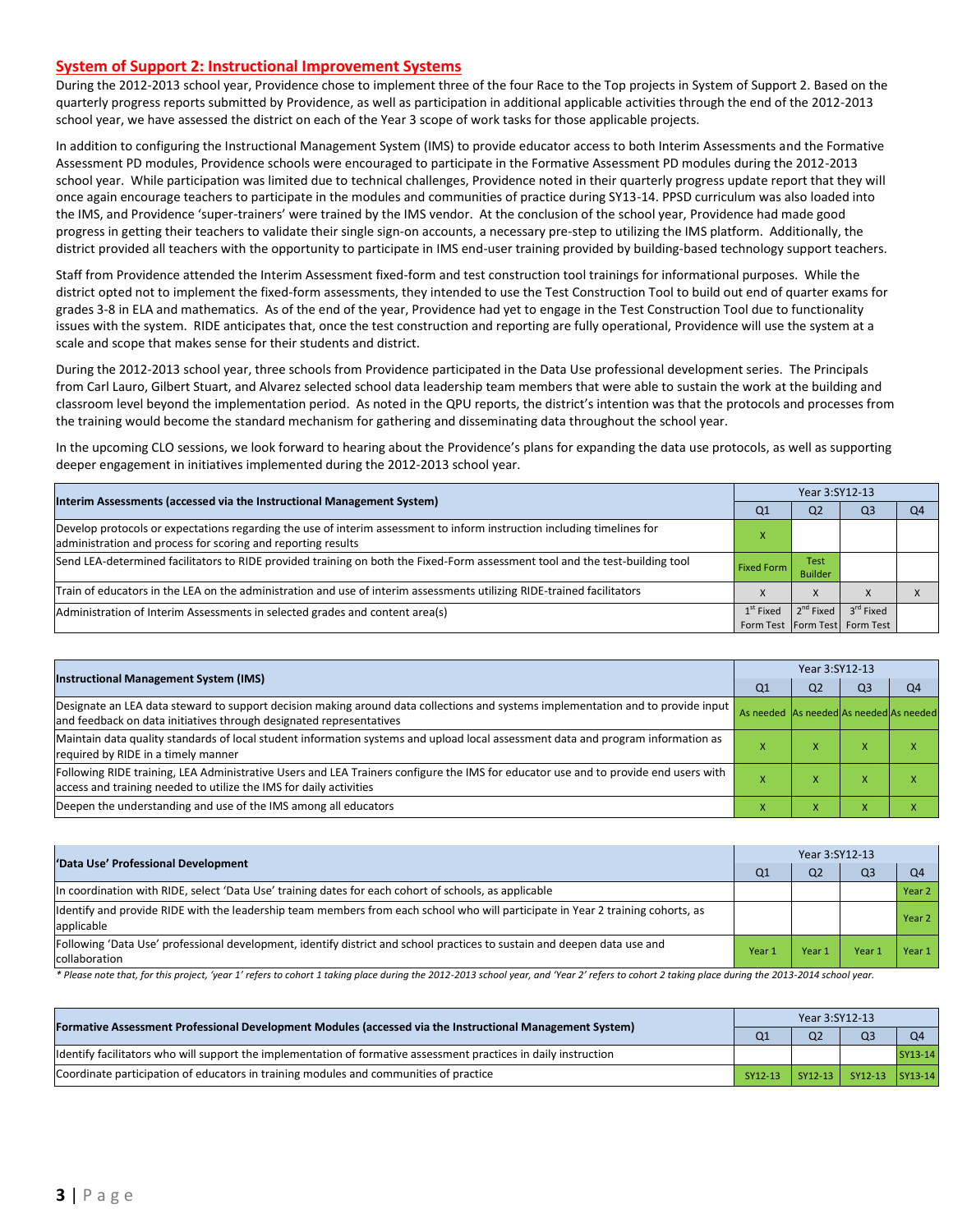#### **System of Support 3: Educator Effectiveness**

During the 2012-2013 school year, Providence fully implemented all components of System of Support 3 - the Innovation model for teacher evaluations and the Rhode Island model for building administrator evaluations; and final effectiveness ratings for all teachers and building administrators have been submitted to RIDE. Based on the quarterly progress reports submitted by Providence, as well as participation in additional applicable activities through the end of the 2012-2013 school year, we have assessed the district on each of the Year 3 scope of work tasks for Educator Evaluation.

To support teacher understanding of the educator evaluation implementation process, two extended professional development modules were held in the fall and spring. In addition, Providence continued to offer drop-in hours, as well as one-on-one and whole-faculty support visits. The district also developed a temporary plan in the 2012-2013 school year to support non-bilingual administrators who needed additional assistance with formal observations of bilingual teachers in elementary schools. As part of their ongoing efforts to ensure fidelity and quality of implementation, Providence conducted drop-in and call-in hours with evaluators. They also produced a weekly evaluator bulletin which was distributed to all building and district administrators. Evaluators participated in Teachscape observation calibration training, and attended workshops during leadership/zone meetings as well as biweekly evaluation meetings for district administrators. The Peer Assistance and Review (PAR) process continued throughout the 2012-2013 school year, and included weekly meetings with consulting teachers, evaluation specialists, and the Executive Director of Performance Management. The District's Evaluation Committee met biweekly to plan for the 2013-2014 school year evaluation process.

During the 2012-2013 school year, all necessary Providence evaluators attended applicable teacher and building administrator evaluator trainings. In their quarterly progress update report, Providence indicated that 96% of evaluators passed the FFTPS Teachscape observation calibration assessment; we hope that participants found these supports helpful in increasing comfort with the evaluation process. Additionally, district administrators have attended and/or registered for applicable summer 2013 training. In the Collaborative Learning for Outcomes meeting, Providence noted that they continued to use the Teachscape technology platform to facilitate the evaluation process.

Looking ahead, RIDE would like to remind the district of their responsibility to ensure that all personnel responsible for evaluating both teachers and building administrators participate in applicable training activities. As we enter into the final year of the Race to the Top grant, RIDE encourages Providence to continue to engage their CLO peers in thinking about continuous support for evaluation implementation, as well as how evaluation data is being used to identify professional development needs.

| <b>Educator Evaluation</b>                                                                                                                                                                           |                   | Year 3:SY12-13                             |                                  |                                  |
|------------------------------------------------------------------------------------------------------------------------------------------------------------------------------------------------------|-------------------|--------------------------------------------|----------------------------------|----------------------------------|
|                                                                                                                                                                                                      | Q <sub>1</sub>    | Q <sub>2</sub>                             | Q <sub>3</sub>                   | Q <sub>4</sub>                   |
| Participate in educator evaluation model design, development and refinement feedback opportunities                                                                                                   | x                 | x                                          | X                                | $\mathsf{x}$                     |
| Identify District Evaluation Committee members, responsible for monitoring the implementation of the system and providing<br>recommendations to LEA leadership teams                                 |                   |                                            |                                  | x                                |
| ldentify individuals who will serve as primary and, if applicable, secondary/complementary evaluators                                                                                                |                   |                                            |                                  | X                                |
| Send all required evaluators to RIDE-provided evaluator training on model; Send evaluators and system administrators to training on<br>the Educator Performance Support System (EPSS) data system    |                   |                                            | Mid-year<br>half-day<br>training | Mid-year<br>half-day<br>training |
| Examine LEA Policies and Contracts for Challenges; where applicable, consider memorandums of understanding or contract renewal<br>language which will support district implementation of evaluations | $\mathsf{x}$      | x                                          | X                                | x                                |
| Create a plan for the appropriate use of funds to support implementation of educator evaluation system                                                                                               |                   |                                            |                                  | X                                |
| Complete required components of RI Model for educator and building administrator evaluations                                                                                                         | SLOs and<br>Goals | Midyear<br>Conference Conference Summative | Midyear                          | <b>EOY Report</b><br>&<br>rating |
| Submit evaluation data and documentation (e.g. component and summative level ratings, verified rosters); provide other requested<br>information to support RIDE research and system improvement      | $\mathsf{x}$      | X                                          | X                                | x                                |
| Use Evaluation Data to identify individual and school/district-wide professional development needs and act on those needs                                                                            |                   |                                            | $\mathsf{x}$                     |                                  |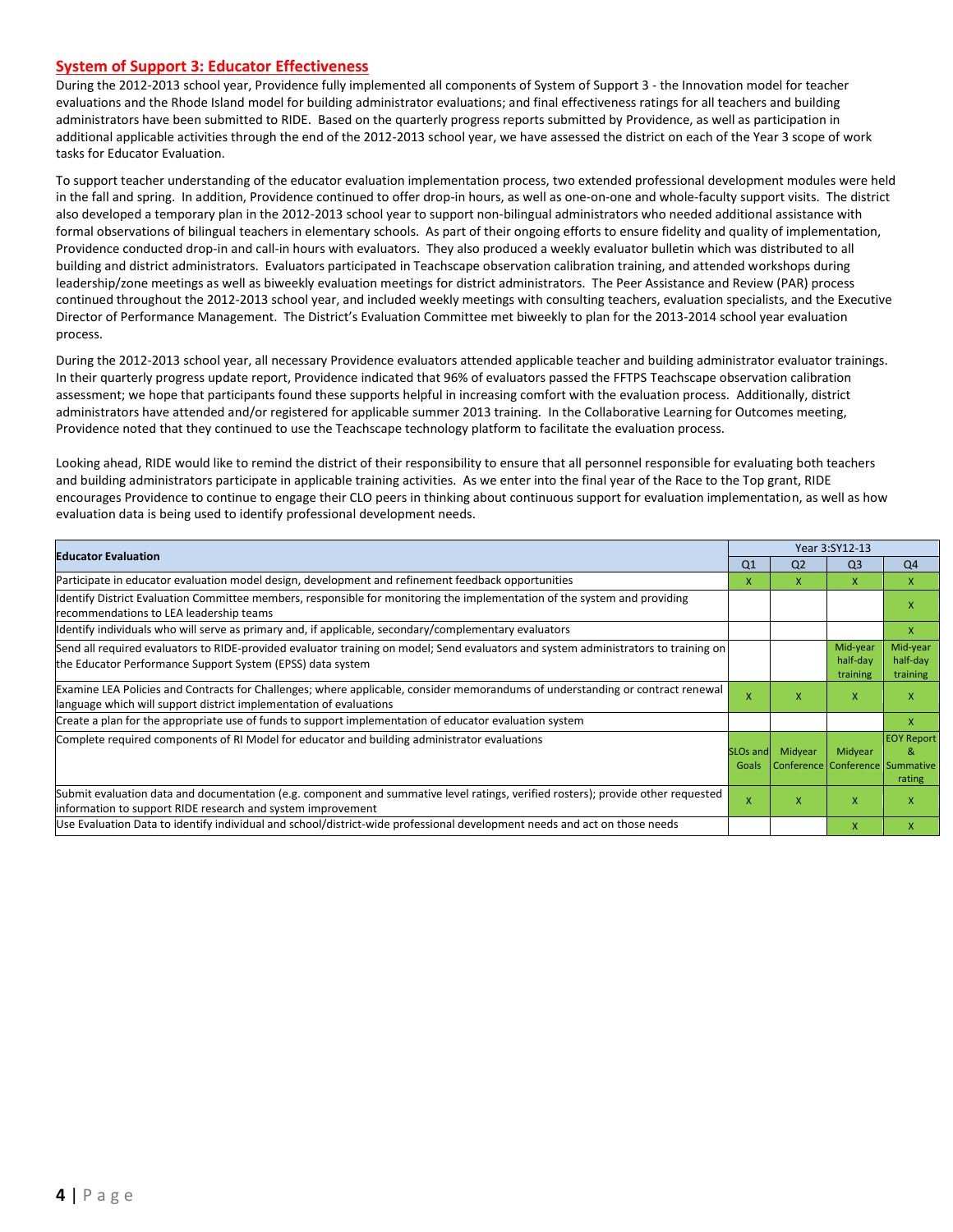#### **System of Support 4: Human Capital Development**

During the 2012-2013 school year, Providence participated fully in the Beginning Teacher Induction program. Based on the quarterly progress reports submitted by Providence, as well as participation in additional applicable activities through the end of the 2012-2013 school year, we have assessed the district on each of the Year 3 scope of work tasks for Beginning Teacher Induction. Additionally, Providence has continued their utilization of SchoolSpring for recruitment of staff on an as needed basis.

As noted in the quarterly progress update reports, Providence's beginning and second-year teachers were paired with RIDE-trained Induction Coaches. Additionally, the district reviewed their hiring policies and presented the revisions to the district in fall 2012. The PPSD PAR program was launched in October 2012, and included all new teachers who did not receive supports through Teach For America or the RI Teaching Fellows programs, or RIDE induction program. Additionally, PAR supports were provided to any teacher who received an Ineffective or Developing final effectiveness rating during the 2011-2012 school year. Teachers may also participate in PAR through a self-referral process. In their quarterly progress update report, Providence noted that they have provided RIDE with a plan to sustain the PAR process beyond Race to the Top.

In the upcoming CLO sessions, RIDE looks forward to engaging in a deeper conversation around the revisions that Providence and other LEAs have made to their hiring policies, timelines, and processes in order to support broader human capital initiatives including recruitment of highly qualified and diverse candidates and providing data-driven induction support to beginning teachers.

| <b>Beginning Teacher Induction</b>                                                                                                                                                        |    |                |                |                |
|-------------------------------------------------------------------------------------------------------------------------------------------------------------------------------------------|----|----------------|----------------|----------------|
|                                                                                                                                                                                           | Q1 | Q <sub>2</sub> | Q <sub>3</sub> | Q <sub>4</sub> |
| If applicable, recommend potential Induction Coaches to RIDE                                                                                                                              |    |                |                |                |
| Review and revise hiring policies, timelines and processes in order to support appropriate and timely projections for anticipated hires<br>requiring induction coach services             |    |                | - ^            |                |
| Provide RIDE with list of beginning teachers who will receive Induction Coach support in a timely manner in order to ensure that all<br>beginning teachers have coaching                  |    |                |                |                |
| Participate in RIDE-provided information opportunities in order to learn about induction coach program                                                                                    |    |                |                |                |
| Provide feedback to RIDE on the development and integration of existing mentorship programs into a sustainable, instructionally-<br>lfocused state or district-wide Induction Coach model |    |                |                |                |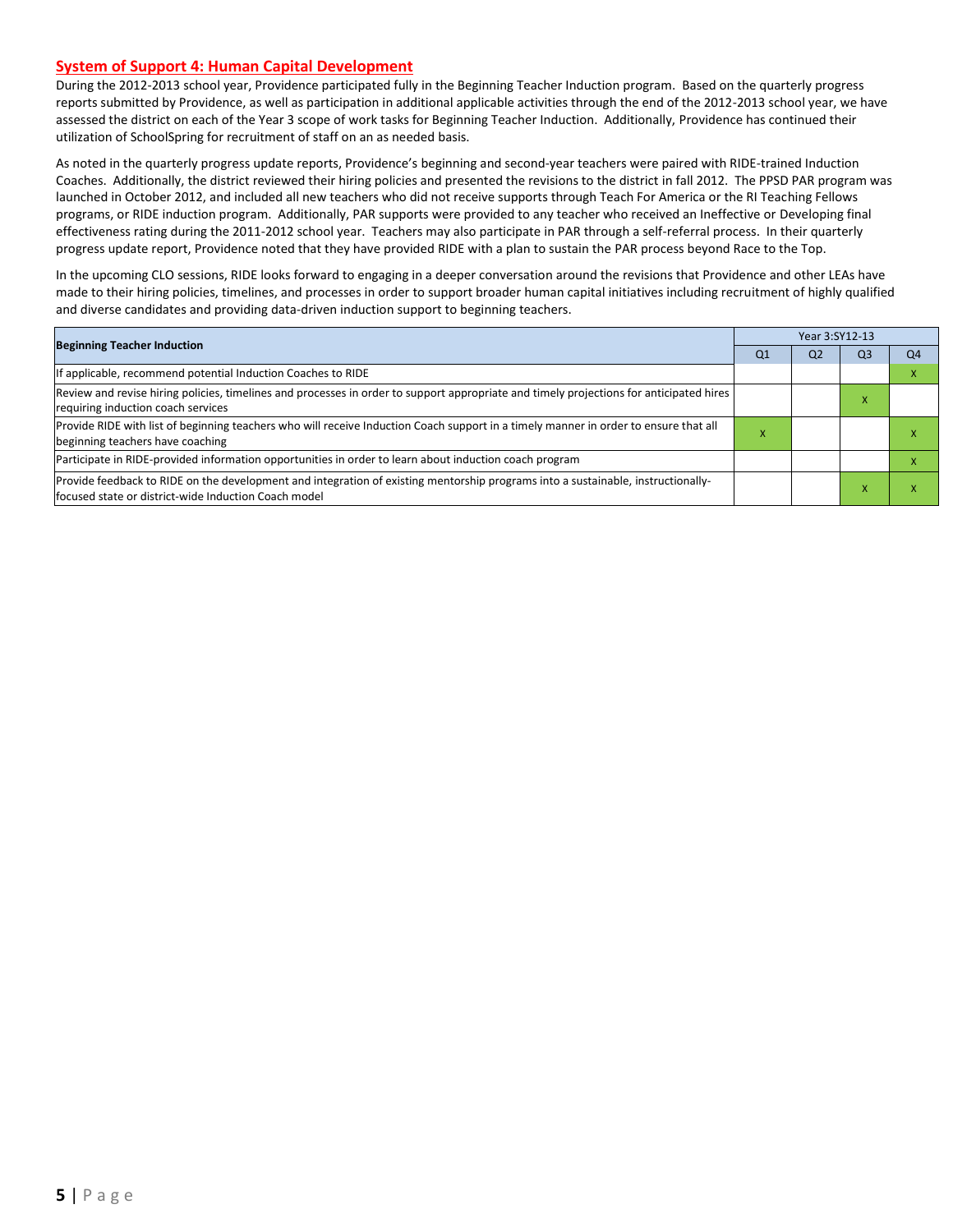#### **System of Support 5: School Transformation and Innovation**

During the 2012-2013 school year, Providence continued to implement key school turnaround activities to ensure that Cohort I and II identified persistently lowest achieving schools moved forward on their respective plans to increase student achievement. We appreciate that, during the 2012-2013 school year, Providence maintained an active partnership with RIDE and that the district and schools jointly worked to ensure that school leadership teams participated in the professional development activities outlined in the scope of work tasks and commitments under Race to the Top. We encourage the district to refer to the monitoring and reporting completed under the school turnaround efforts for a more robust synopsis of that work.

| <b>School Achievement Specialists</b>                                                                                                |  | Year 3:SY12-13 |                |    |  |
|--------------------------------------------------------------------------------------------------------------------------------------|--|----------------|----------------|----|--|
|                                                                                                                                      |  | O <sub>2</sub> | Q <sub>3</sub> | Q4 |  |
| Work with RIDE to establish progress monitoring plan for School Achievement Specialist vendor                                        |  |                |                |    |  |
| Monitor the effectiveness of cohort I and II school achievement specialists supporting identified schools in collaboration with RIDE |  |                |                |    |  |
| Adjust and modify School Achievement Specialist supports to PLAs as needed                                                           |  |                |                |    |  |

|                                                                                                                                                                                                         |  | Year 3:SY12-13 |                |                |
|---------------------------------------------------------------------------------------------------------------------------------------------------------------------------------------------------------|--|----------------|----------------|----------------|
| <b>Turnaround Principal Leaders Corps</b>                                                                                                                                                               |  |                | Q <sub>3</sub> | Q <sub>4</sub> |
| ldentify and recommend to RIDE school-based, district-based and non school-based leaders within the LEA as potential participants for<br>the turnaround principal leadership corps group I and group II |  |                |                |                |
| Turnaround Principal Corps members attend residency and professional development as offered by RIDE                                                                                                     |  |                |                |                |
| Determine the placement for Turnaround Principal Leader corps members following successful completion of residency program                                                                              |  |                |                |                |

|                                                                                                                                                         |                | Year 3:SY12-13 |                |    |  |  |
|---------------------------------------------------------------------------------------------------------------------------------------------------------|----------------|----------------|----------------|----|--|--|
| Spring 2012 and Summer Leadership Institute                                                                                                             | O <sub>1</sub> | Q2             | Q <sub>3</sub> | Q4 |  |  |
| Provide feedback on the design and delivery of spring 2012 and summer institutes                                                                        |                |                | X              |    |  |  |
| Identify a core team to attend spring 2012 and summer institutes                                                                                        |                |                | $\lambda$      |    |  |  |
| Attend spring 2012 and summer institute training                                                                                                        |                |                | Summer<br>2013 |    |  |  |
| ldentify the need for up to 5 days of additional job-embedded follow-up to spring 2012/summer institute and coordinate delivery with<br>the RIDE vendor |                |                |                |    |  |  |

|                                                                                                            | Year 3:SY12-13 |    |                |  |
|------------------------------------------------------------------------------------------------------------|----------------|----|----------------|--|
| <b>Teacher Evaluation Support</b>                                                                          | $_{\rm O1}$    | Ο2 | O <sub>3</sub> |  |
| Hire/procure Teacher Evaluation Support services                                                           |                |    |                |  |
| Work with RIDE to establish progress monitoring plan for Teacher Evaluation Support services and/or vendor |                |    |                |  |
| Monitor the effectiveness of Teacher Evaluation Support vendor/services                                    |                |    |                |  |

The contents of this report were developed under a Race to the Top grant from the U.S. Department of Education. However, those contents do not necessarily represent the policy of the U.S. Department of Education, and you should not assume endorsement by the Federal Government.